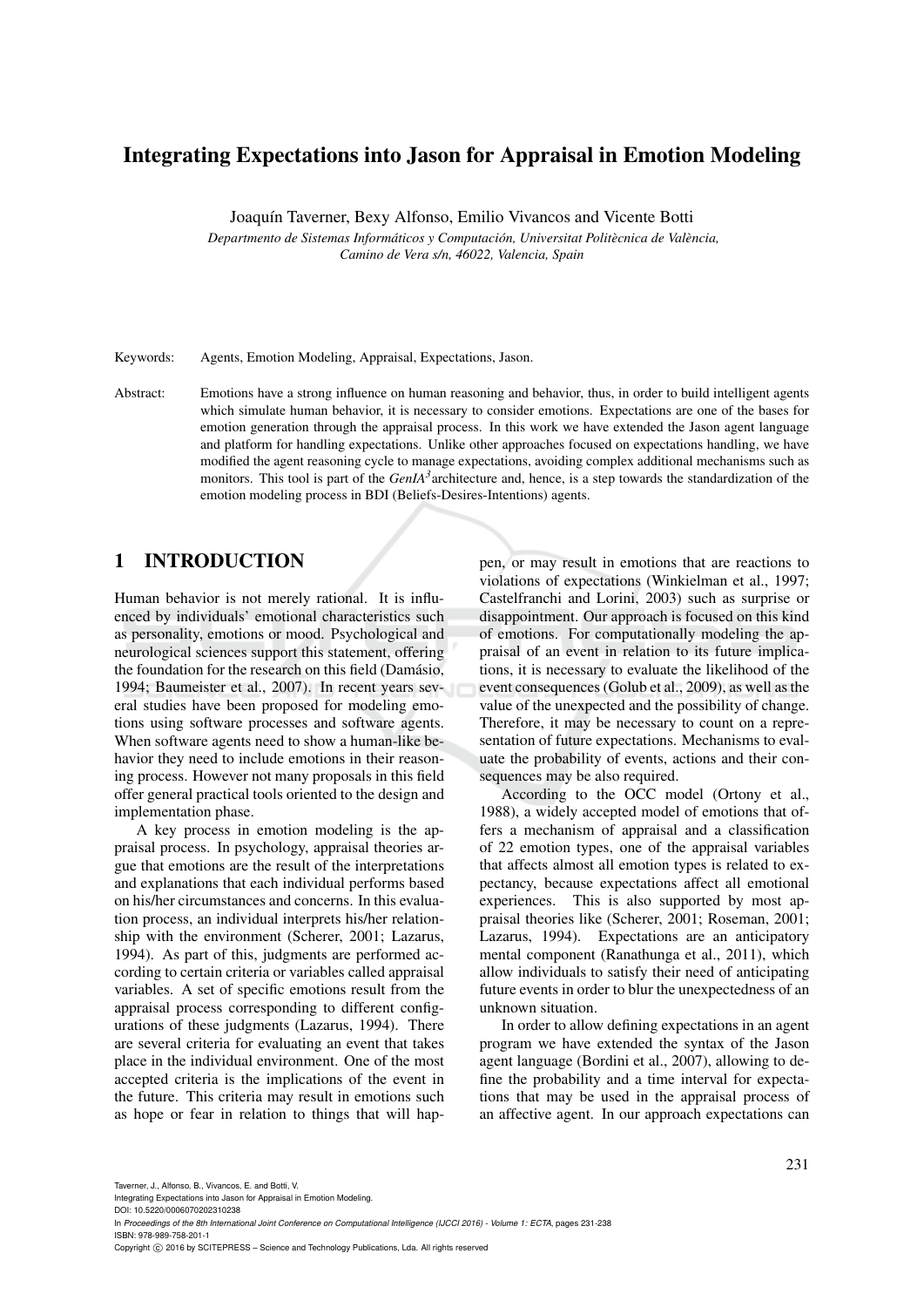be defined in a similar way to beliefs. We have also created a method for keeping track of fulfilled and not fulfilled expectations. Besides, in order to show how expectations can indirectly influence an agent decisions, we use an example where agents expectations influence the agent affective state, and in turn, this affective state influence further decisions. This extension is part of the development of the *GenIA<sup>3</sup>* architecture (Alfonso et al., 2014; Alfonso et al., 2016) presented in the section 2.1.

The rest of the paper is organized as follow. Section 2 presents the supporting affective theories and the *GenIA<sup>3</sup>* architecture. The method proposed for defining and monitoring expectations is presented in Section 3. An example of how to use expectations in a Jason agent that plays the BlackJack game is presented in Section 4. Finally, a comparative study with other similar approach is showed in Section 5, and Section 6 offers some conclusions.

# 2 BACKGROUND AND SUPPORTING THEORIES

When computer scientists model affect, they face two broad challenges: how to model affect and how to enrich artificial agents architectures and languages to include those affective models (Reisenzein et al., 2013). Several psychological theories provide almost complete support for affect-related processes (e.g., emotion generation, and emotions effects on cognition, expression, and behavior) (Hudlicka, 2014). Consequently, approaches for agent modeling are different considering what psychological theories support them (Reisenzein et al., 2013). For a review about computational approaches for modeling emotions see (Marsella et al., 2010), and (Reisenzein et al., 2013).

Nevertheless, the task of systematically recreating existing emotion theories, and to use the general strategy of building formal languages for this, may be cumbersome. Two more viable strategies can be used: "1) break up existing emotion theories into their component assumptions and 2) reformulate these assumptions in a common conceptual framework"(Reisenzein et al., 2013). In (Alfonso et al., 2014; Alfonso et al., 2016) it is proposed *GenIA<sup>3</sup>* , which is a common conceptual framework that supports different emotion theories.

#### 2.1 The *GenIA3*Architecture

*GenIA<sup>3</sup>* (a General-purpose Intelligent Affective Agent Architecture) is a BDI (Beliefs-Desires-Intentions) agent architecture designed to create

affective agents. This architecture is grounded on general aspects of widely accepted psychological and neurological theories but it doesn't makes any commitment with any particular theory. Nevertheless it offers a default design that includes an appraisal process inspired by (Marsella and Gratch, 2009).

*GenIA<sup>3</sup>* includes all the processes of a BDI agent as well as a set of main affective processes according to a solid theoretical background (see Figure 1). According to *GenIA<sup>3</sup>* these are the processes that should be considered when building appraisal-based models for affective agents (Alfonso et al., 2014; Hudlicka, 2014; Marsella et al., 2010). As part of the BDI processes, it includes a belief revision function (brf), which determines new beliefs starting from a perceptual input and the agent's current beliefs; an options generation process (options), which takes the agent's current beliefs and intentions to determine its desires (options or courses of actions available), i.e. the means to achieve its intentions; a filter process (filter), which determines the agent's intentions, i.e. what to do, through a deliberation process that uses previously-held intentions, and the agent's current beliefs and desires (the new set of intentions will contain either newly adopted or previously-held intentions); and action selection function (execute), which returns the next action to be executed on the basis of current intentions. The affective processes, on the other hand, include an appraisal process, whereby an evaluation of the current situation is performed considering the agent environment, cognitive state, and concerns, and where a set of appraisal variables are derived ; affect generator, where the appraisal variables that result from the appraisal process are transformed into a representation of the agent's affective state; affect regulator, which determines the possible emotional behaviors and coping responses for the given situation; affective modulator of beliefs which determines if and how the affective state biases the agent's beliefs, contributing to the beliefs maintenance according to the affective state; and the affect's temporal dynamic, which doesn't depend of any other process and no other process depends on it, and determines the duration of the affective state's components as well as how their intensities decay over time.

#### 3 PROPOSAL

In this section we present the proposed method for defining and managing expectations. In order to allow an agent programmer to define expectations we have extended the Jason language including a new structure for expectations that can have associated a probabil-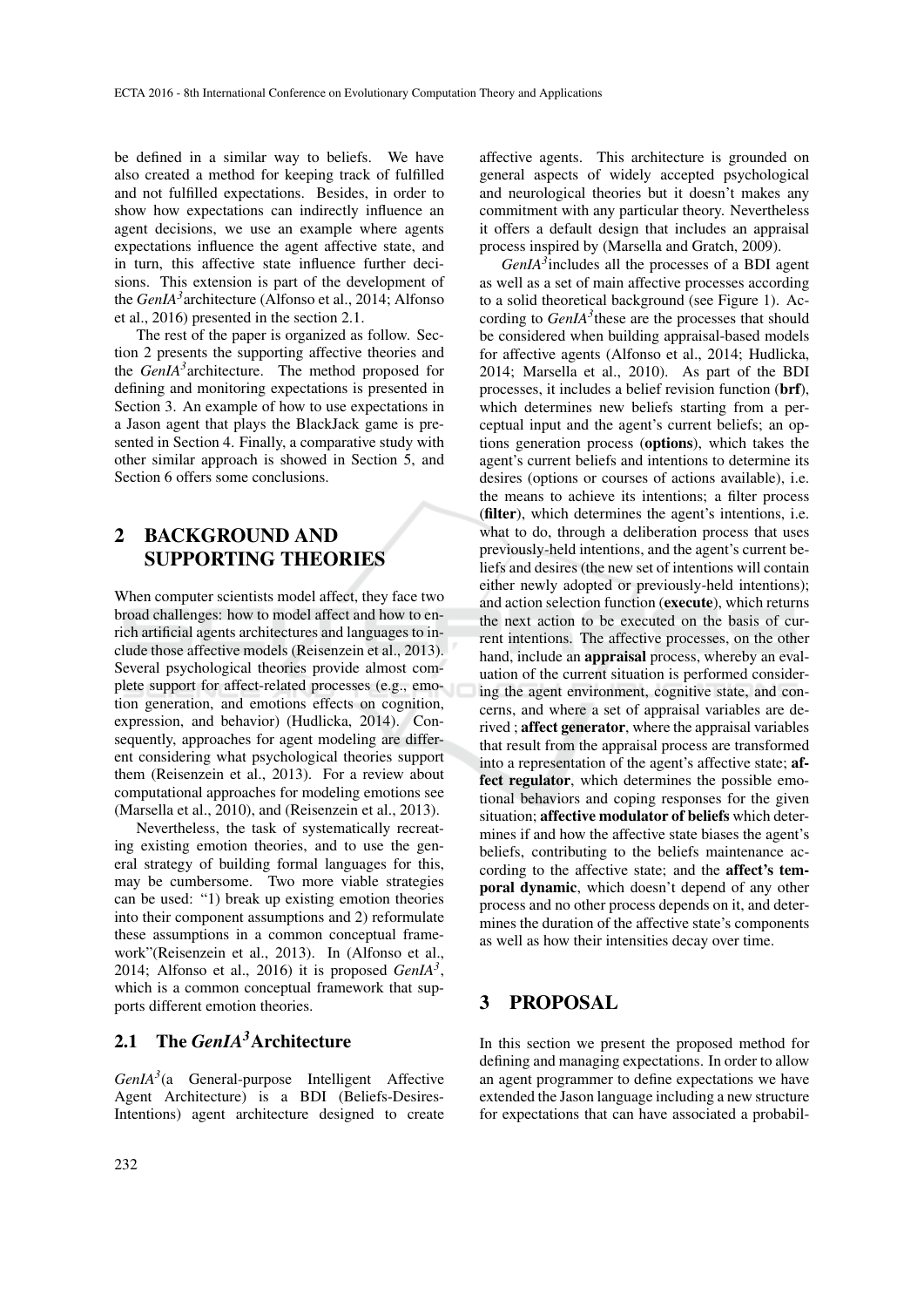

Figure 1: *GenIA*<sup>3</sup>: a General-purpose Intelligent Affective Agent Architecture that integrates BDI and affective processes. Sequences are represented as solid line arrows, subprocess as dashed line arrows, and exchange of information as dotted line arrows.

HNC

ity value and a time range. Also, in order to identify the influence of the expectations in the agent affective state, we allow to define the valence associated with the fulfillment of an expectation, (i.e. positive or negative). The expectations management, in turn, is performed at certain points of the agent BDI reasoning cycle. To this end, we have included a new step in this reasoning cycle. Next we briefly introduce Jason and its characteristics as an agent language (Section 3.1). We also semi formally present the extension of the Jason language (Section 3.2) and the extension of its reasoning cycle (Section 3.3).

#### 3.1 Jason Agent Language

Jason (Bordini et al., 2007) is an interpreter for an extended version of AgentSpeak. Jason agents are BDI based, thus agents continuously decide actions to perform to reach their goals. A Jason agent program can contain beliefs, goals, and plans. Beliefs represent the knowledge the agent has about its environment, himself or about other agents. Goals represent the agent desires, and plans consist of a sequence of actions that are designed to either reaching those goals or simply respond to events. Events in Jason are generated by the addition or deletion of beliefs, the addition or failure of goals, or the addition or failure of test goals<sup>1</sup>

On the other hand the agent life cycle is controlled by the reasoning cycle (RC) that is continuously executed (see Figure 2).

According to the Jason semantic, several steps are performed in an agent RC. The initial step is in charge of processing the received messages (ProcMsg). Next an event is selected to be processed in the SelEv step. Then, in the step RelPl, a set of relevant plans are selected, and in the step ApplPl a subset of this set is



Figure 2: The reasoning cycle of a Jason agent (Bordini et al., 2007).



Figure 3: Simplified extension of the EBNF for including expectations in the Jason Language.

selected, which contains the applicable plans<sup>2</sup>. Next a plan is selected for its execution in the step SelAppl; this implies the addition of an intended mean (or a new intention) what is performed in the step AddIM. Finally, a particular intention is selected for its execution from the set of intentions (SelInt), and the cycle ends by clearing the finished intentions (ClrInt).

#### 3.2 Extension of the Jason Language

We have modified the syntax of the Jason language to allow the definition of expectations with a probability and a time range. Figure 3 shows a part of the Jason language EBNF. The complete EBNF of the Jason language can be found at (Vieira et al., 2007).

Figure 3 shows that the rule for defining beliefs has been extended so that it can be defined

<sup>&</sup>lt;sup>1</sup>Test goals are those goals that aim to retrieve information from the agent belief base.

<sup>&</sup>lt;sup>2</sup>Relevant plans are those whose triggering event matches the event being processes, and applicable plans are those whose conditions for being executed are fulfilled according to the agent beliefs.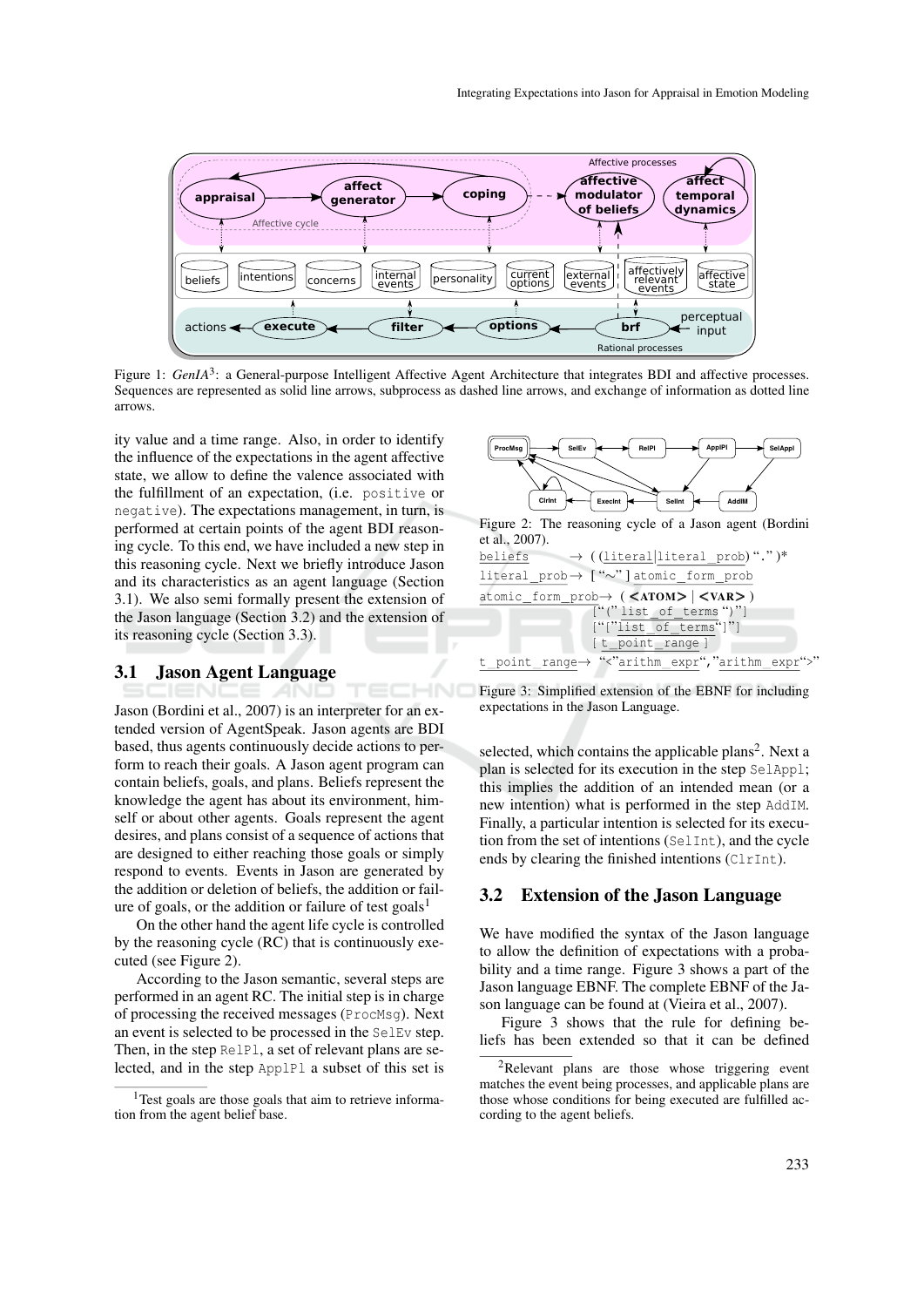as a literal according to its original definition or as a literal prob. When written according to literal prob, a belief becomes an *expectation*. According to the definition of literal\_prob it is possible to associate a time range to an expectation, which must follow the structure of  $t$  point range. A time range allows expectations to be time-bound, so that it is possible to hypothesize about something for a period of time in the present and/or future. Thus a time range includes an initial time and a final time. The initial time can be expressed either as an arithmetical expression that can include the reserved word 'Now', or directly the word 'Now'. We have created this word 'Now' for easily referring to the "current time" (in milliseconds). The final time can be expressed either as an arithmetical expression or as the reserved word 'Infinite' (indicating an undetermined time in the future). Moreover, a belief can also become an expectation if one of its annotations is a probability. A probability is one annotation with the form  $prob(P, V)$ , where P is a numerical value between 0 and 1 and V is an optional component that can have the values positive or negative. We have included this component to simulate what an appraisal process would do in order to use expectations for determining their influence in the agent affective state. For example consider the next portion of a Jason code:

belief[prob\_\_(Number,Connotation)]<T1, T2>

In this example the expectation has a structure similar to the structure of a belief, that has a probability Number, a valence Connotation and a time range (T1 represents the initial time and T2 represents the final time). We use the probability to indicate the level of expectedness of the expectation. Thus we can use this probability to check the impact generated by an expectation in the calculation of the affective state (Golub et al., 2009). We also allow to specify the valence of expectations to indicate whether the consequences of their fulfillment are positive or negative. Determining the valence of expectations may be one of the tasks performed by an appraisal process, so that future extensions of the present approach won't need the expectations' valence component. Finally, one of the innovations we propose is the possibility of defining expectations for a time range. Within this time range the expectations can be fulfilled. Once the time range has ended, it is considered that expectations haven't been fulfilled. For example, one expectation where the agent believes that the weather will be cloudy with a probability of 0.5 (at some point between now and within two hours) and where the agent considers that a cloudy weather is "something good" can be written as:

time(cloudy)[prob\_\_(0.5,positive)]<Now,

Now+2\*60\*60\*1000>

If within that time range the time(cloudy) belief is inserted in the agent belief base (either through the perception process or by a message received from another agent), then the expectation will be fulfilled. If two hours later no belief time(cloudy) is perceived or received as a message, the expectation is considered not fulfilled.

### 3.3 New Step in the Jason Reasoning **Cycle**

A Jason agent configuration is defined by a tuple  $\langle ag, C, M, T, s \rangle$  (Vieira et al., 2007). The components of this tuple can be modified on each step of the agent reasoning cycle. The first component (*ag*) represents the agent program which contains a set of beliefs *bs* and a set of plans *ps*. *C* represents the agent circumstance, containing the current set of intentions, events, and actions to be performed in the agent environment. *M* is the component that stores the agent communication aspects. *T* stores temporary information including relevant plans in relation to an event (*R*), applicable plans (*Ap*), and data considered in a particular reasoning cycle including the current intention (ι), event  $(\epsilon)$ , and applicable plan  $(\rho)$ . Finally *s* contains the step of the reasoning cycle being executed, where *s* ∈ {*ProcMsg, SelEv, RelPl, ApplPl, SelAppl, AddIM, SelInt, ExecInt, ClrInt*}. In our approach we have included a new element *es* in the agent program *ag*, representing the set of expectations of the agent. Also, the agent temporary information *T* has been modified. We have included a new component *Exp* in *T* that represents the expectations pending of being processed by any dependent process such as an appraisal process. We define  $Exp$  as a tuple  $\langle fpe, \text{f}ne, \text{f}pe, \text{f}ne \rangle$ were *f pe* represents the set of fulfilled positive expectations, *fne* the set of fulfilled negative expectations, *n f pe* the set of not fulfilled positive expectations, and *n f ne* the set of not fulfilled negative expectations.

One expectation can be removed due to three reasons: (1) because there is an action in the agent code to eliminate it, (2) because it has been fulfilled or (3) because it hasn't been fulfilled. In the last two cases, we keep a record of this expectation. This record is able to differentiate fulfilled from unfulfilled expectations and also positive from negative (consequences of) expectations (fulfillment). We use this differentiation for determining the influence on the affective state. Following this criteria *Exp* is updated in two different moments during the agent reasoning cycle. Firstly it is updated in the *br f* (belief revision function), in charge of updating the agent's beliefs according to what is perceived. Secondly it is updated at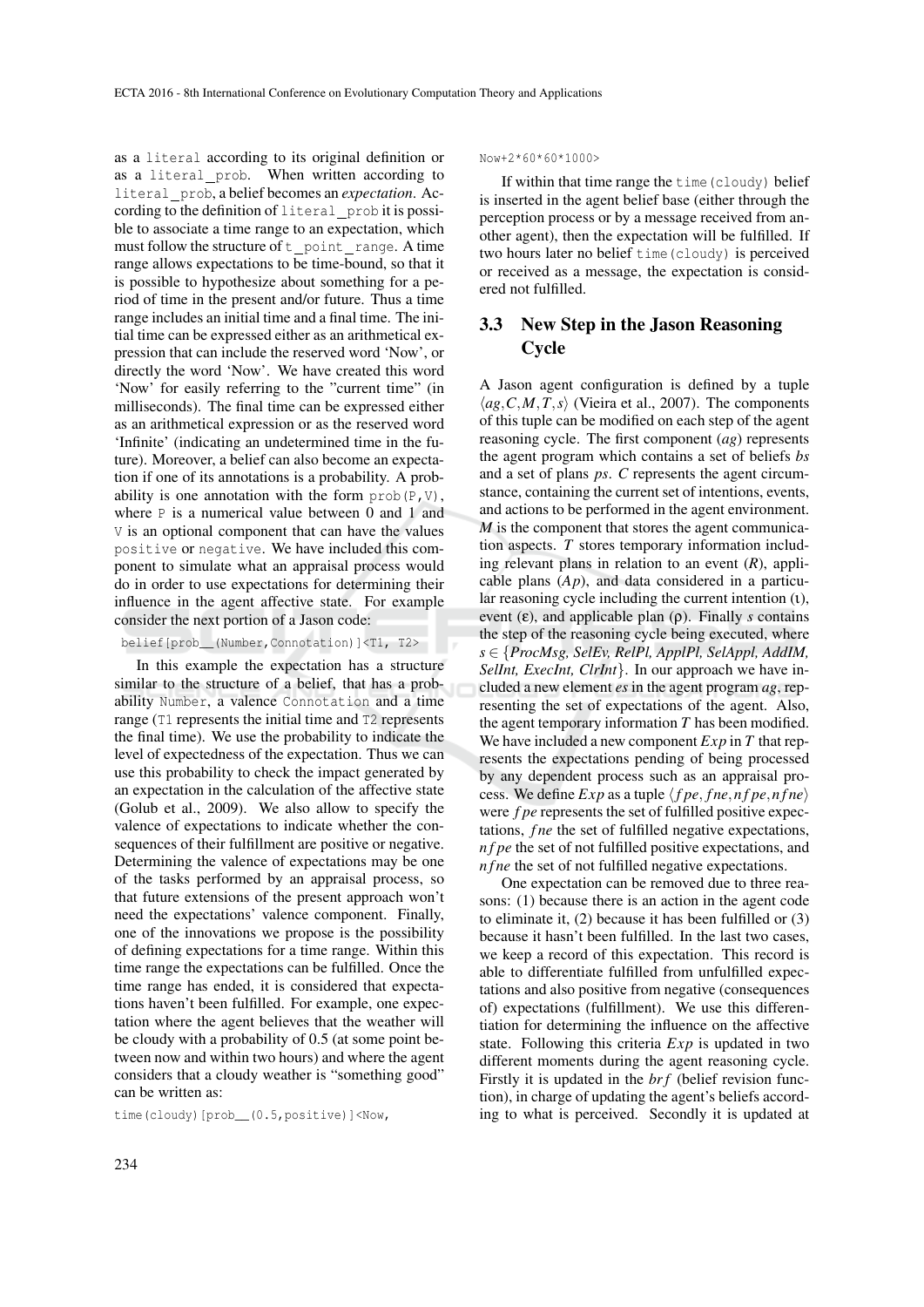

Figure 4: The Jason agent reasoning cycle extended with a new state *EvalExp*.

a fixed point of the agent reasoning cycle. We have modified the *brf* so that, besides adding and removing beliefs, expectations are also added and removed. Every time a belief is inserted we check if that belief fulfills some expectation. But as an expectation's time range may not be active at the time of the insertion or removal of a belief, we need a way of constantly evaluate expectations. In order to evaluate expectations in a consistent way we have modified the Jason reasoning cycle by including a new step *EvalExp* as shown in Figure 4.

The second moment for updating *Exp* is performed in the EvalExp step. This step has been introduced after ProcMsg and before SelEv, so that the transition from ProcMsg to SelEv has been removed and two new transitions from ProcMsg to EvalExp and from EvalExp to SelEv have been created. This modification implies that, after starting the reasoning cycle (ProcMsg) the next step is EvalExp, where expectations are evaluated and updated according to the transitions rule EvalExp<sup>3</sup>.

$$
\frac{Exp = (fpe, fine, nfpe, nfne)}{\langle ag, C, M, T, Evalexp \rangle \rightarrow \langle ag, C, M, T', Se 1Ev \rangle}
$$
\n(EvalExp)

where: 
$$
T'_{Exp_{fpe}} = EvFPE(Exp) \cup fpe
$$
  
\n $T'_{Exp_{fne}} = EvFNE(Exp) \cup fne$   
\n $T'_{Exp_{nfpe}} = EvNFPE(Exp) \cup nfp$   
\n $T'_{Exp_{nfne}} = EvNFNE(Exp) \cup nfn$ 

All new functions introduced in the transition rule presented determine a set of expectations with the form  $(b, p, v, t_i, t_f)$ , where *b* is the expectation, *p* the probability value, *v* the expectation valence (positive or negative),  $t_i$  the initial time for the expectation, and *t<sup>f</sup>* the final time. Given the set *bs* of

agent beliefs, the set *es* of the agent expectations, and the current time *ct*, the previous functions are defined as follows:

#### Definition 1.

$$
EvFPE(es) = \{(b, p, v, t_i, t_f) | b \in es, b \in bs,t_i \geq ct, ct \leq t_f, v = 'positive'\}
$$

Definition 2.

$$
EvFNE(es) = \{(b, p, v, t_i, t_f) | b \in es, b \in bs,t_i \geq ct, ct \leq t_f, v = 'negative'\}
$$

Definition 3.

$$
EvNFPE(es) = \{(b, p, v, t_i, t_f) | b \in es, b \notin bs,t_f > ct, v = 'positive'\}
$$

Definition 4.

$$
EvNFNE(es) = \{(b, p, v, t_i, t_f) | b \in es, b \notin bs,t_f > ct, v = 'negative'\}
$$

### 4 EXAMPLE

To demonstrate how to use expectations in Jason agents, we have developed a game based on the BlackJack cards game (Griffin, 1986). In this game the player must get cards with a total value of twenty one for reaching a blackjack. These type of games are very useful for simulating decision under the influence of emotions, because it has been widely studied the role that emotions play in decision-making in these contexts. Besides, games allow to see changes in the emotional state, as players usually are happy when they win and get angry when they lose.

We have created two agents as shown on Figures 5 and 6. On the upper side it is shown a player (an affective agent). On the bottom side, it is shown the 'Bank' which is a Jason agent without emotions and completely rational. The agent player starts the game by

 $3$ We have followed the same notation as (Vieira et al., 2007) where attributes are represented as a subindex. For example, the beliefs set *bs* of the agent program *ag* is represented as *agbs*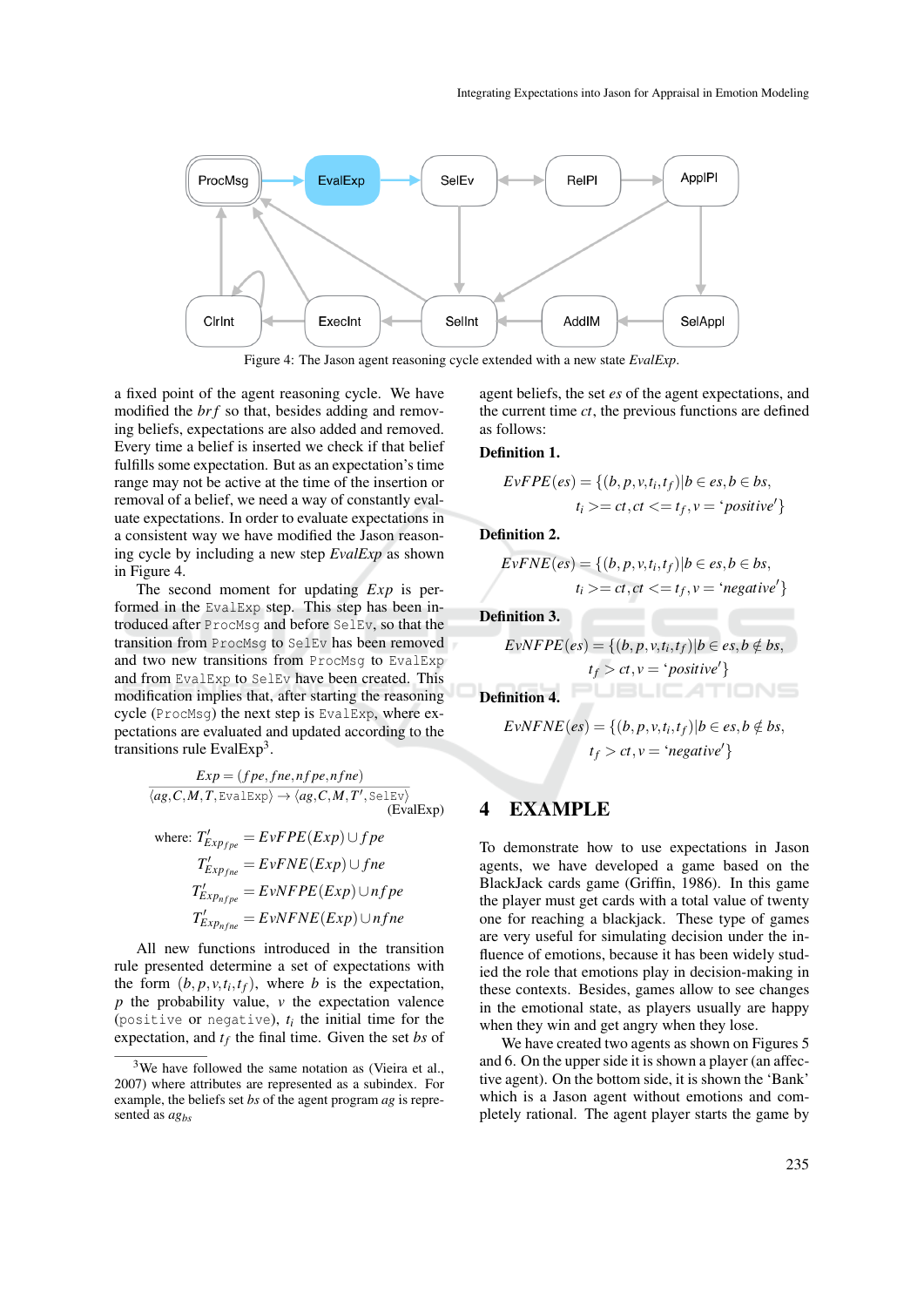





Figure 6: Graphical Interface. Board situation for the player (top) and the bank (bottom). The player wins.

asking a card. Depending on its points and its affective state it must choose between stand or hit. Figure 5 shows a situation where the player loses and Figure 6 shows a situation where the player wins. With this example we have shown that expectations are crucial for generating emotions since, only by modeling expectation it has been possible to simulate a variety of situations completely coherent with what would happen in the real life. It should be clear that this is just a simple example for the purpose of showing how expectations could be used to determine their influence on the affective state and to determine how this affective state may impact decisions. We have represented the affective state through the emoticons shown on Figure 7.



Figure 7: Emoticons that represent the different affective states (depressed, sad, neutral, satisfied, happy).

As stated before, the affective agent is able to decide according to its affective state. To do this, we have included a new annotation in the label of the agent plan. This new annotation has the form [affect<sub>-[(Number)]</sub>, where Number indicates the value of the current affective state. We have modified the function that selects the plan to be executed to consider the current affective state.

```
@p2[affect__(2)]
+card(Value)[source(house)] : myPoints(N)
\overline{\left( -\right)}-card(Value)[source(house)];
    -+myPoints(N+Value);
    !nextPlay(17.0, N+Value).
```
For example, in the previous fragment of code there is a plan that will be executed if the affective state is 2 (sad). The triggering event of this plan is +card(Value). This event represents that it has got a new card, and the variable N represents the total points of the player before the new card. As part of the actions of the plan, the agent number of points is updated by adding the value of the new card. Also as part of the plan, the agent creates a new goal nextPlay(17.0,N+Value), where 17.0 represents the points for standing, and N+Value is the total points the affective agent has.

In this example, the affective state is only modified by using the evaluations (positive or negative) of the expectations, as well as the information about whether they were fulfilled or not. The affective state is a value that can have five possible ranges of values one per emoticon of Figure 7: depressed, sad, neutral, satisfied, and happy respectively. Following this example, the affective agent has the expectation:

win(round)[prob\_(0.5,positive)]<Now,Now+10000>

According to this expectation the agent is waiting to win this round<sup>4</sup> with a probability of 0.5. The agent also has an expectation where: it is waiting to have twenty one at some point in the game, it is waiting to win two consecutive rounds at some point in the game, and it is waiting to get a card with 10.0 points in the current round:

get(21.0)[prob\_\_(0.1,positive)] <Now, Infinite> win\_followed(2)[prob\_(0.6,positive)] <Now,

4 In our proposal, we consider that the rounds shall last for ten seconds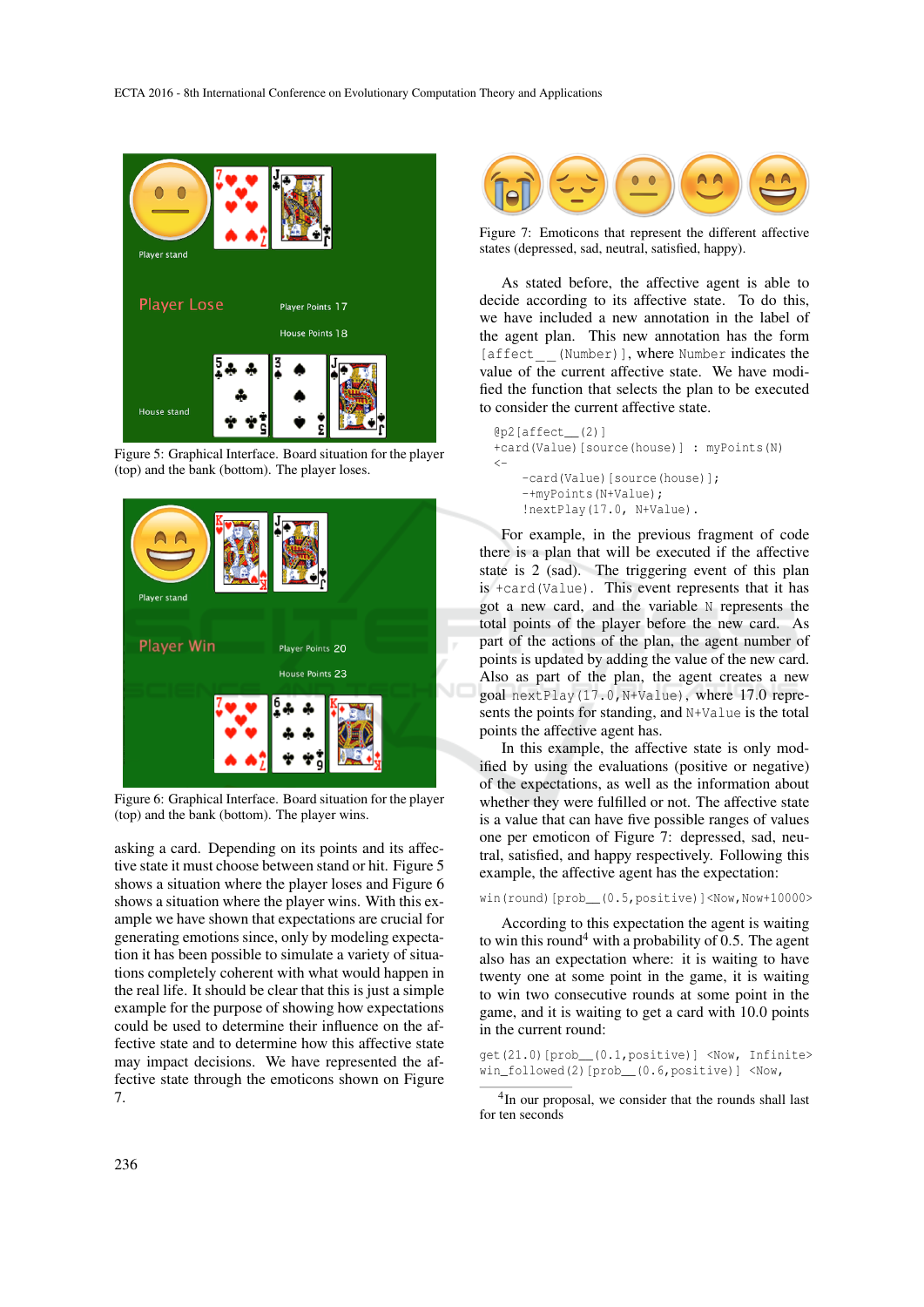```
Infinite>
get(10.0)[prob__(0.3,positive)] <Now, Now+10000>
```
All expectations are positive, so when any of them is fulfilled, this will have a positive effect on the agent affective state. However, if expectations are not fulfilled, this will have a negative effect on the agent affective state. To check the impact that the fulfillment or not fulfillment of expectations has in the affective state we use the probability. Expectations with a high probability will have less impact (exactly the complement of the expectation probability) than those with a low probability. For example, if the player gets a card with a value of 10.0 units the affective state will be increased in 0.7, otherwise the affective state will be decreased in 0.3 units.

## 5 RELATED WORK

There are some precedents in incorporating expectations at Jason agents (Cranefield, 2014). Probably the approach most similar to ours is the one proposed in (Ranathunga et al., 2010; Ranathunga et al., 2011; Ranathunga and Cranefield, 2012). The authors incorporate a mechanism for expectations management through monitors. Similar to ours, this approach is able to detect expectations fulfillment and violation at execution time. This allows to monitor changes in the environment and the behavior of others to this end. Nevertheless, in this approach expectation fulfillment is notified through event generation, allowing to handle those events through plans. By contrast in our approach expectations are used as appraisal variables which can be used to determine emotions generated, and may modify the agent affective state.

In Ranathunga's approach an expectation is active if an associate condition is fulfilled. Also there is no time management for expectations, what is detrimental to the expectation expressivity. In our approach expectations can be define for being fulfilled or violated at a time range, thus an expectation becomes active when its time range becomes active. Unlike Ranathunga's approach, were there is a "separate mechanism for obtaining information from the system in which the Jason agent is situated" (Ranathunga et al., 2011), in our approach information from the system is obtained through the own Jason mechanisms and tools. This makes the sensoring and perception process more transparent to the user.

Finally in Ranathunga's approach, unlike ours, it is not possible to express to what extent the agent expects something (i.e. it is not possible to assign a probability to expectations). Also, monitors are used to make the evaluation processes while we use the own reasoning cycle of the agent. Therefore our proposal avoids the costs associated with the concurrence derived from the use of monitors. Our approach also keeps a record of fulfilled and not fulfilled expectations for being used and managed by the process that may need them, such as the appraisal process.

#### 6 CONCLUSIONS

Emotions play an important role in the decisionmaking process of humans. Currently tools for allowing the implementation of affective agents are scarce. As discussed in this paper, expectations handling is the base for simulating prospective emotion generation through the appraisal process. We have extended Jason to introduce expectations representation and handling in agents as a part of the development of the *GenIA<sup>3</sup>* architecture.

The new proposed method for expectations handling is fully integrated into a BDI agent reasoning cycle, so that no additional structures (what may compromise the agent performance) were needed. Also this method is able, not only to detect the fulfillment or not fulfillment of expectations within a time range, but also to keep track of this. This record can be used for determining the influence of expectations on the affective state of the agent. The example used shows that the probability associated to the expectations may have a great importance on determining the impact of the fulfillment or not of an expectation on the affective state as well. Clearly, variations on an individual affective state are not only determined by expectations, nevertheless they are necessary to determine this influence. We have confirmed this by observing a player agent playing a cards game with a feedback of its affective state. The use of an affective agent as an artificial player clearly showed good chances in order to improve the game experience.

As part of our future work we will improve the default implementation of *GenIA3*by creating new methods for determining the values of other important appraisal variables such as "desirability" or "controllability". Also, more sophisticated methods for determining how these appraisal variables impact the agent affective state, and how this affective state influences the decision making process will be included.

### **REFERENCES**

Alfonso, B., Vivancos, E., and Botti, V. (2016). Towards Formal Modeling of Affective Agents in a BDI Archi